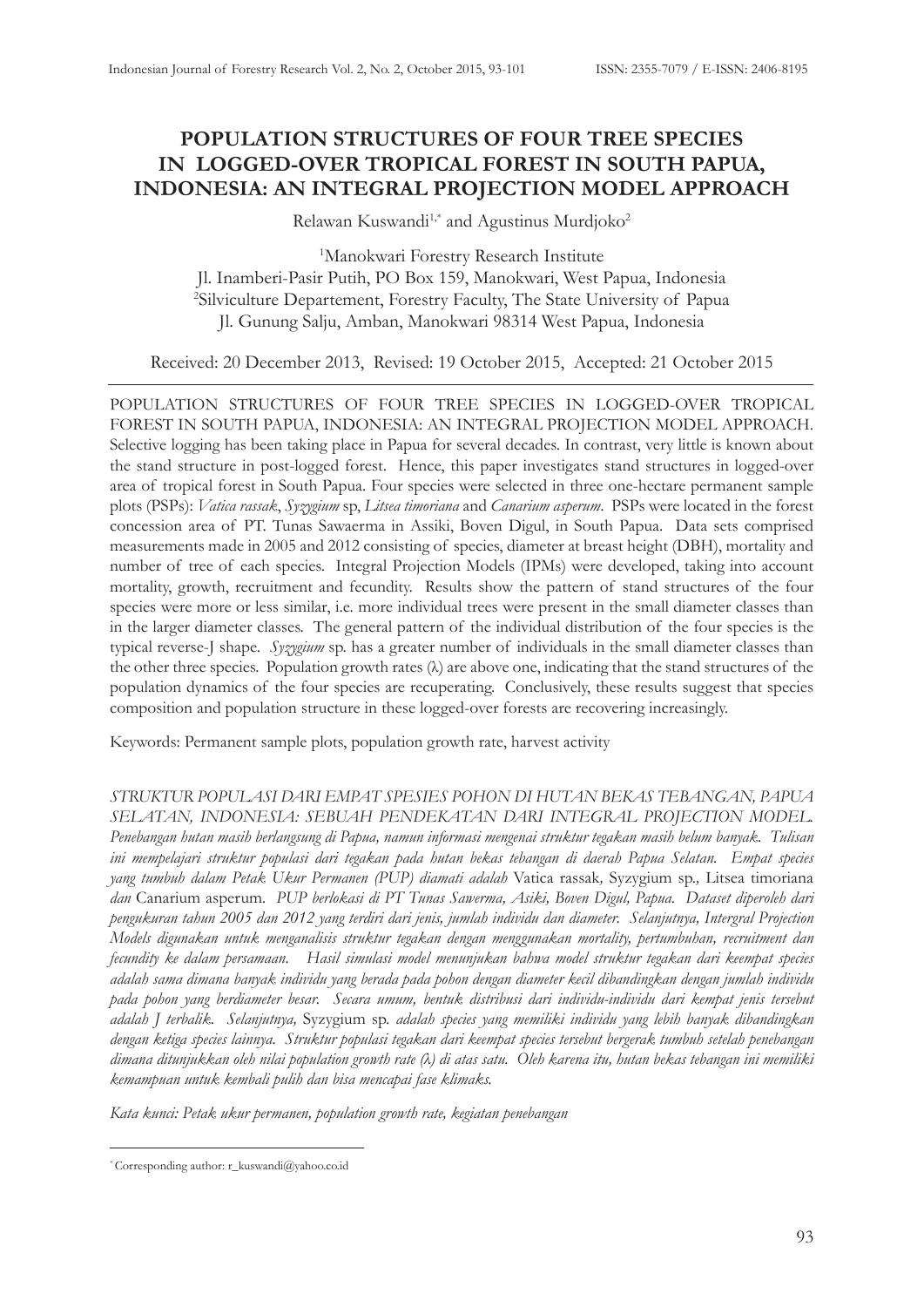## **I. INTRODUCTION**

Indonesia's natural forests are globally significant, for both their ecosystem service and commercial wood production values (FAO, 2011). Indonesia has also been experiencing significant loss and degradation of its primary forests (Margono et al., 2014). These pressures mean that it is more important than ever to apply proper forest management in natural tropical forests managed for production (Putz & Romero, 2015). This include the implementation of the Annual Allowable Cut (AAC) principles which, if applied correctly, will allow sustainable harvests over time (Vanclay, 1996). There are also various other considerations in ensuring sustainable production, such as appropriate silvicultural management through selective harvesting, retention of a specified number of remaining trees, specification of a minimum cutting diameter (MCD) and certain cutting cycle, and post-harvest tending. The period of cutting cycle needs to be determined with both economic and ecological considerations in mind. As an example, Indonesia has a 40 year cutting cycle with a timber volume of about 67 m<sup>3</sup> ha-1, which is economically profitable (Sist, Picard, & Gourlet-Fleury, 2003). As another example, in Brazil's natural forests, the total volume of commercial species can increase after logging and good management; the tree growth rates and tree density below the minimum cutting diameter play an important role in the productivity of the second cycle (Dauber, Fredericksen, & Pena, 2005). Moreover, growth rate of trees after logging will increase when silvicultural treatments are applied (Krisnawati & Wahjono, 2010; Murdjoko, 2013). Therefore, in order to understand and monitor the postlogging recovery process and forest dynamics, continuous inventory is needed both before and after harvesting (Vanclay, 1996).

Dynamic models are now increasingly being developed to facilitate this understanding and monitoring. The forest is modeled as a system that contains interrelated elements to simulate cause-effect relationships and to predict future population of forest (Vanclay, 1994). The models need periodical measurement data, which can be obtained from annual measurements of tree diameter and analysis of tree ring growth. Such data have already been used to carry out studies in forest modeling. For instance, in Bolivia sustaining timber yields for emergent species can be reached by applying silvicultural treatments based on the simulation of forest dynamics (e.g. Brienen & Zuidema, 2006). As another example, the structure of the stand can be modeled by forming a transition matrix to represent the growth of stands, including recruitment, fecundity and mortality (e.g. Rusolono, Parthama, & Rosmatika, 1997; Krisnawati, Suhendang, & Parthama, 2008).

Indonesia is one of the main producers of topical timber. Production forests covering about 61% of total forest area (Ministry of Forestry, 2010). One of the regions with a large area of tropical moist forests is Papua, with a forest extent of 41 million ha. These forests consist of 27 million ha of primary forest, 5 million ha of secondary forest, and 9 million ha of other forest. In primary forest, most part of the forests is used for production and conservation. (Forestry Department, 2007). Based on data from Indonesian Ministry of Forestry (2010), there are eight forest utilization companies that have been given permission to operate in Papua. Therefore, this level of harvesting means that it is important to monitor the recovery of logged-over forests in Papua.

However, valid information on how stand structures of populations are formed after logging is not generally completely. Therefore, this research has analyzed the periodic dataset of four species obtained from permanent sample plots in logged-over forests, using Integral Projection Models (IPMs) (Zuidema, Jongejans, Pham, During, & Schieving, 2010). IPMs are developed from estimated matrix models and still provide the same output as the matrix models (Easterling, Ellner, & Dixon, 2000; Zuidema et al., 2010). Furthermore, IPMs provide two advantages compared to the matrix model. Firstly, the IPMs take vital stand parameters (population growth, sensitivity, elasticity and age estimates) into account. Secondly, variations among individuals are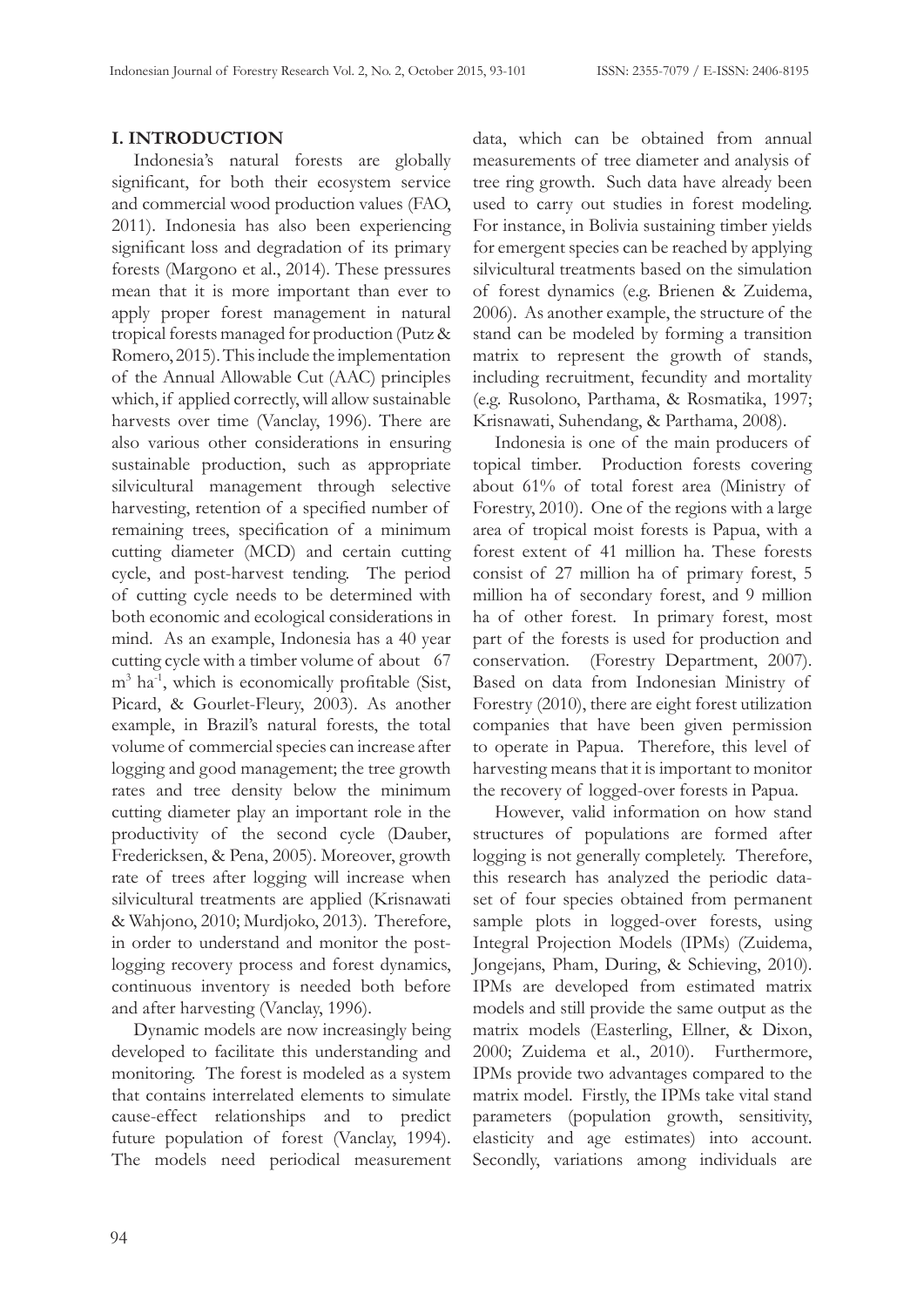integrated, while matrix models produce large variation (Zuidema et al., 2010). The IPMs are appropriate to describe long-term growth of trees (Zuidema, Brienen, During, & Guneralp, 2009; Zuidema et al., 2010; Zuidema, Vlam, & Chien, 2011). One output of IPMs is a stable population of individuals that can be used to describe stand structure. The purpose of the study is to predict stand structure of population in logged-over area in tropical forests in South Papua using IPMs.

## **II. MATERIAL AND METHOD**

## **A. Study Area**

This study was located in a forest concession area of PT. Tunas Sawaerma in Assiki, Boven Digul, Southern Part of Papua, where forest has been selectively harvested in 2004 (Figure 1).

The AAC in 2004 was  $88.247 \text{ m}^3 \text{ yr}^1$ . After logging, three hectares of the logged forest area were set aside for permanent sample plots (PSPs) of one ha each. The distance between plots was 100 m. Coordinates of this location was 6○37'14.0'' South 140○39'43.6'' East using datum WGS 84. In each PSP, 4 tree species

were studied, as described below. The diameter of the trees was measured in 2005 and 2012, and the mortality and recruitment were recorded for the same years. To get an overview of the condition of this forest, all trees in PSPs were also measured to describe stand density, using basal area as presented in Table 1.

In PSPs, there is no enrichment planting, in order to allow remaining trees grow naturally. Multi layers in the canopy forming strata characterize this forest. Understories comprise shrubs, herb layers and associates with seedlings from trees along with epiphytes, ferny plants and climbing plants. The soil is primarily alluvial, and climatic conditions are characterized by a mean annual rainfall ranging from 3000 to 4000 mm and mean annual temperature of 32○C. Elevation is approximately 30 m above sea-level (PT Tunas Sawaerma, 2009).

# **B. Study Species**

According to the report of PT Tunas Sawaerma (2009), the principal commercial species are meranti species including resak (*Vatica rassak*), kenari (*Canarium aspermum*), rimba campuran (*Syzigium* sp.) and medang



Figure 1. Map of the study area in PT. Tunas Sawaerma, Boven Digul, Papua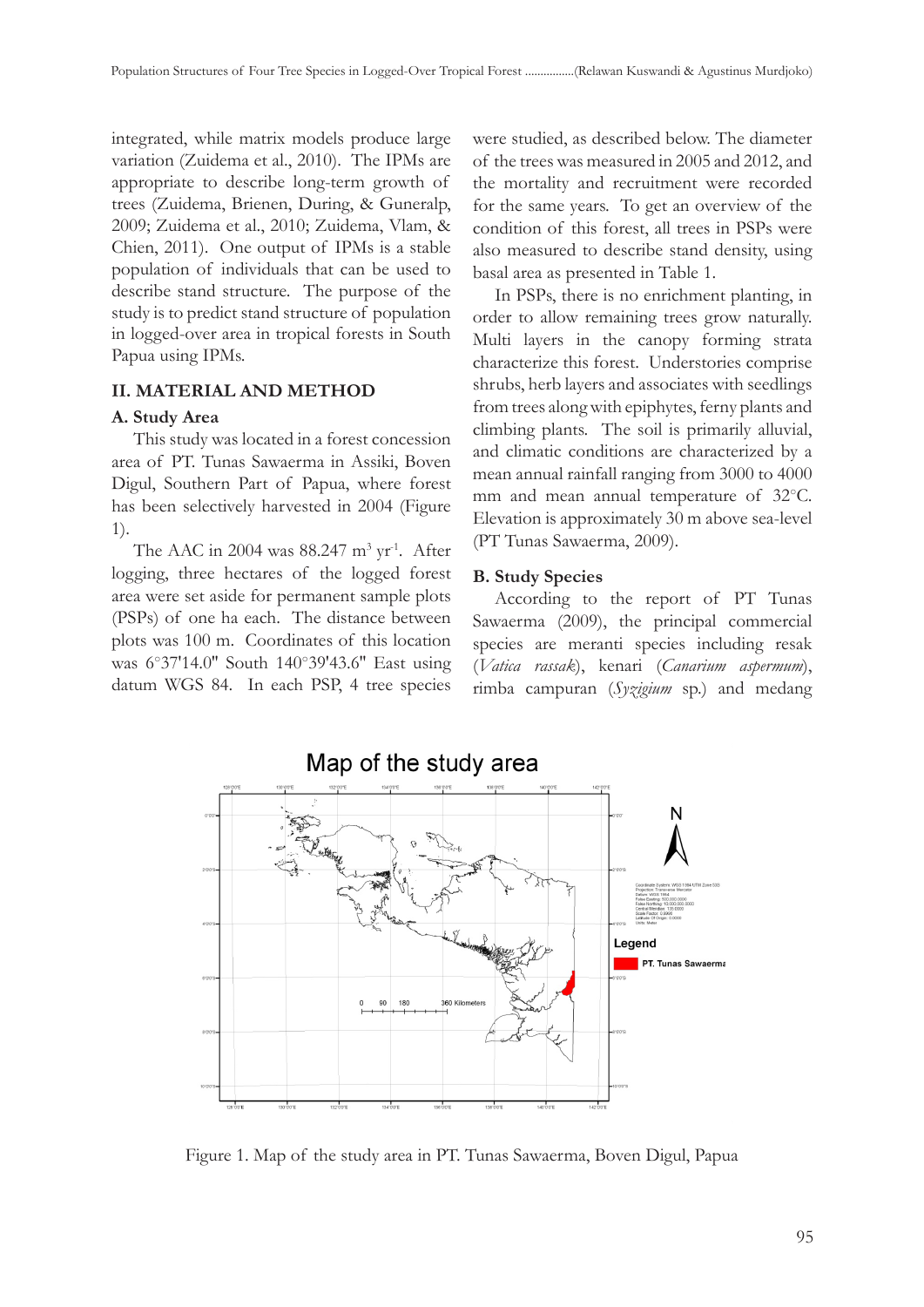| No. | Diameter<br>Classes (cm) | Basal area $(m^2 ha^1)$ |      | <b>Standard deviation</b> |      |
|-----|--------------------------|-------------------------|------|---------------------------|------|
|     |                          | 2005                    | 2012 | 2005                      | 2012 |
|     | $10-19$                  | 4.21                    | 6.93 | 0.55                      | 0.09 |
| 2   | $20 - 29$                | 4.62                    | 7.43 | 0.41                      | 0.35 |
| 3   | $30 - 39$                | 4.46                    | 5.71 | 0.38                      | 1.41 |
| 4   | $40 - 49$                | 2.92                    | 3.53 | 1.26                      | 0.77 |
| b.  | $5() +$                  | 4.73                    | 5.33 | 3.83                      | 3.94 |

Table 1. Basal area of trees in PSPs based on diameter class and year

(*Litsea timoriana*). The principal non-commercial species are *Actinodapne nitida*, *Beiscmedia* sp, *Blumeodendron amboinicum*, *Linociera macrophylla*, *Meduchantera* sp and *Pimeliodendron amboinicum*. The four dominant commercial species were selected for analysis in this study in Table 2.

#### **C. Data**

The data measured in 2005 and 2012 consisted of species, diameter at breast height (DBH), mortality and number of tree of each species. The minimum diameter of measured trees was 10 cm with an accuracy of measurement was 0.1 cm. DBH of the tree was measured to analyze growth. Mortality of the trees was recorded by counting number of dead trees in 2012. Recruitment was recorded by the number of trees that entered diameter class 10 cm in 2012.

#### **D. Integral Projection Models**

Integral Projection Model (IPMs) were developed to analyze populations of trees in the logged forest. To build IPMs, equations of survival probability, growth, variance of growth, and mean number of new individuals of trees were prepared. Easterling et al. (2000) demonstrated that the projection matrix is replaced by a projection by Kernel  $K_{(y,x)} = P_{(y,x)} + F_{(y,x)}$  P is survival and growth from state x (*time t*) to state y (t*ime t+1*) and F is the production of state y of new individual

$$
n_{_{(y,t+1)}} = \int_{L}^{U} K_{_{(y,x)}} n_{_{(x,t)}} dx
$$

trees. The Kernel function is written as:

where  $(L, U)$  is the range of possible sizes,  $n(x,t)$ is the distribution function n in time t,  $n(y,t+1)$ is the distribution function n in time t+1, K is Kernel which is a non-negative surface as a possible transition from size x (*time 1*) to size y (*time t+1*) and describes survival, growth and fecundity.

The mesh points are defined by dividing the interval (L, U) equally into m size classes and setting xi, at the midpoint of the i class :

Where  $h = (U-L)/m$ . The midpoint rule

$$
x_i = L + (i-0.5)h,\n i = 1,2,...m,
$$

approximation to first equation above is: Then, the multiplication of matrix is:

$$
n_{(xi, t+1)} = h \sum_{j=1}^{m} k_{(xi, xj)} n_{(x, j, t)}
$$

Where K is the matrix whose  $(i,j)$ <sup>th</sup> entry is

$$
n_{(t+1)} = Kn_{(t)}
$$

 $hK_{(x_i,x_i)}$  and  $n_{(t)}$  is the vector whose i<sup>th</sup> entry is  $n_{\text{(xi, t)}}$  (Ellner & Rees, 2006).

Stand structures of population were built when lambda (λ) was stable, where n as width of matrix was tested using 50, 100 and 500. IPMs were run using R version 2.13.2. (R Development Core Team. 2005). The stand structures describe the proportional distribution of individual trees based on groups of diameter at breast height (DBH) as discrete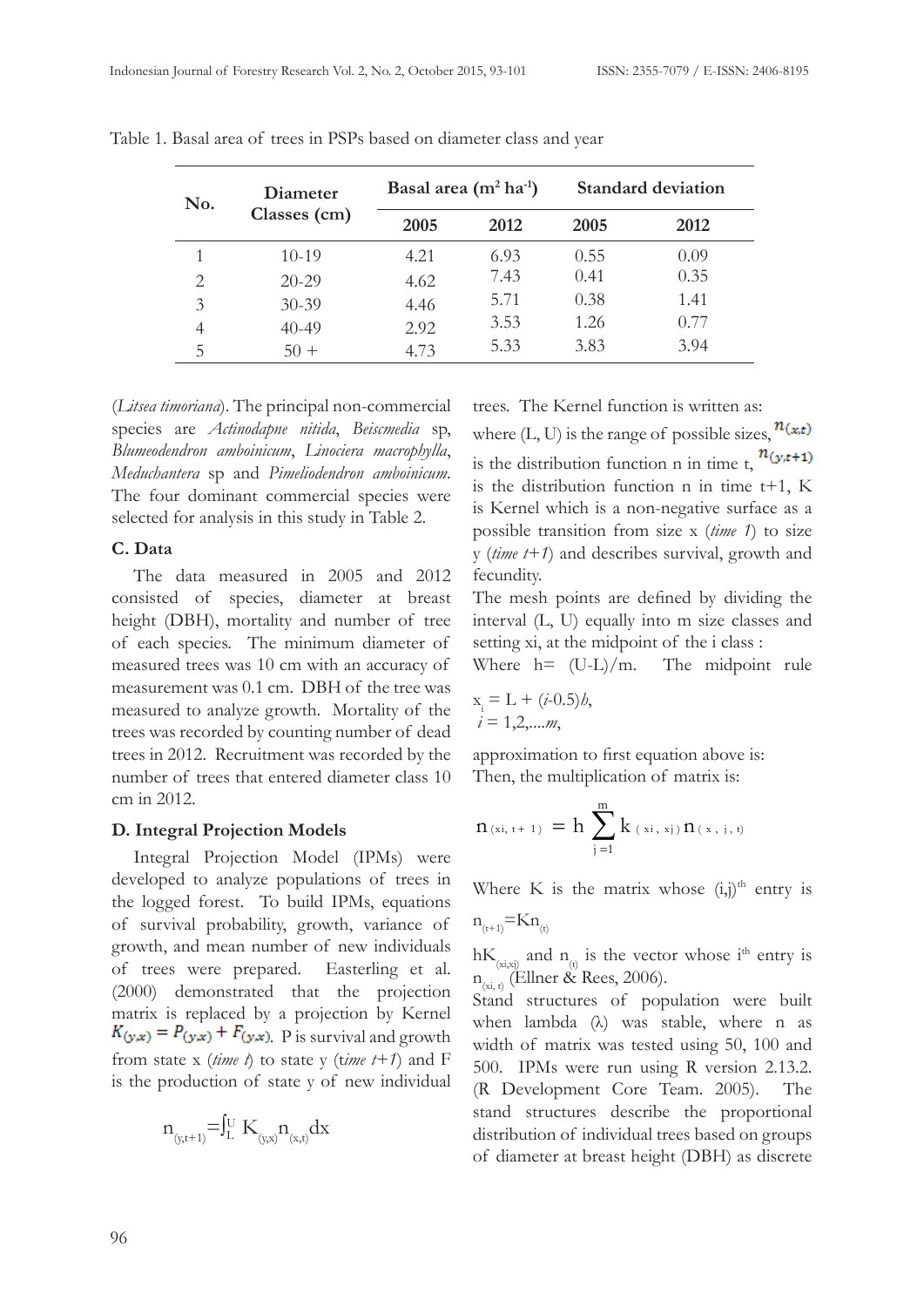data. Then, IPMs computation were able to produce continuous data.

#### **E. Estimation versus observation result**

Horvitz and Schemske (1995) have proposed a proportional similarity index as one of the methods to validate the results obtained from model with observed data. Results of IPMs were compared with observed data in 2005 and 2012 using the proportional similarity index.

where in n stages and ai is the proportion

$$
PS = \sum_{n}^{i-1} \min(a_i, b_i) \times 100
$$

of individuals in the i<sup>th</sup> stage of stable-stage distribution and bi is the proportion of individuals in the ith stage of the observed stage distribution. If Proportional Similarity Index  $(%)$  is close to 100%, it means that similarity is strong, and vice versa.

#### **III. RESULT AND DISCUSSION**

#### **A. Stand structures of population**

Figure 2 shows the distribution of individual trees of stands of each species proportionally over diameter.

In general, the distribution pattern of stand structures of the four species are more or less similar, where the number of trees declines as the diameter increases. The figure above shows the general pattern of individual distribution of trees which is characteristic of tropical forest (Fayolle et al., 2014). Moreover, in each population of each species, there is a greater number of individuals with diameter below 20 cm, and fewer individuals are present in diameter classes larger than 20 cm. Of the four species, *Syzigium* sp. has the largest number of small individuals, about 12 % of the population of this species; whereas for the other species, less than 8 % of the total individuals of the population is comprised of small individual trees. Further, the individuals of *Syzigium* sp have the widest diameter distribution. It can be seen from Figure 2 that their diameter is ranging from 10 cm to about 100 cm, while those of the three other species, namely *Canarium* sp., *Litsea timoriana* and *Vatica rassak*, have a diameter range of up to 50 cm only. There are also similar patterns in the stand structures of the



Figure 2. Stand structures with stable population of four species in logged forest. The stand structures were illustrated by plotting frequencies of individual trees over each diameter (cm) and  $n=500$  number of matrices in simulation of IPMs when  $\lambda$  was stable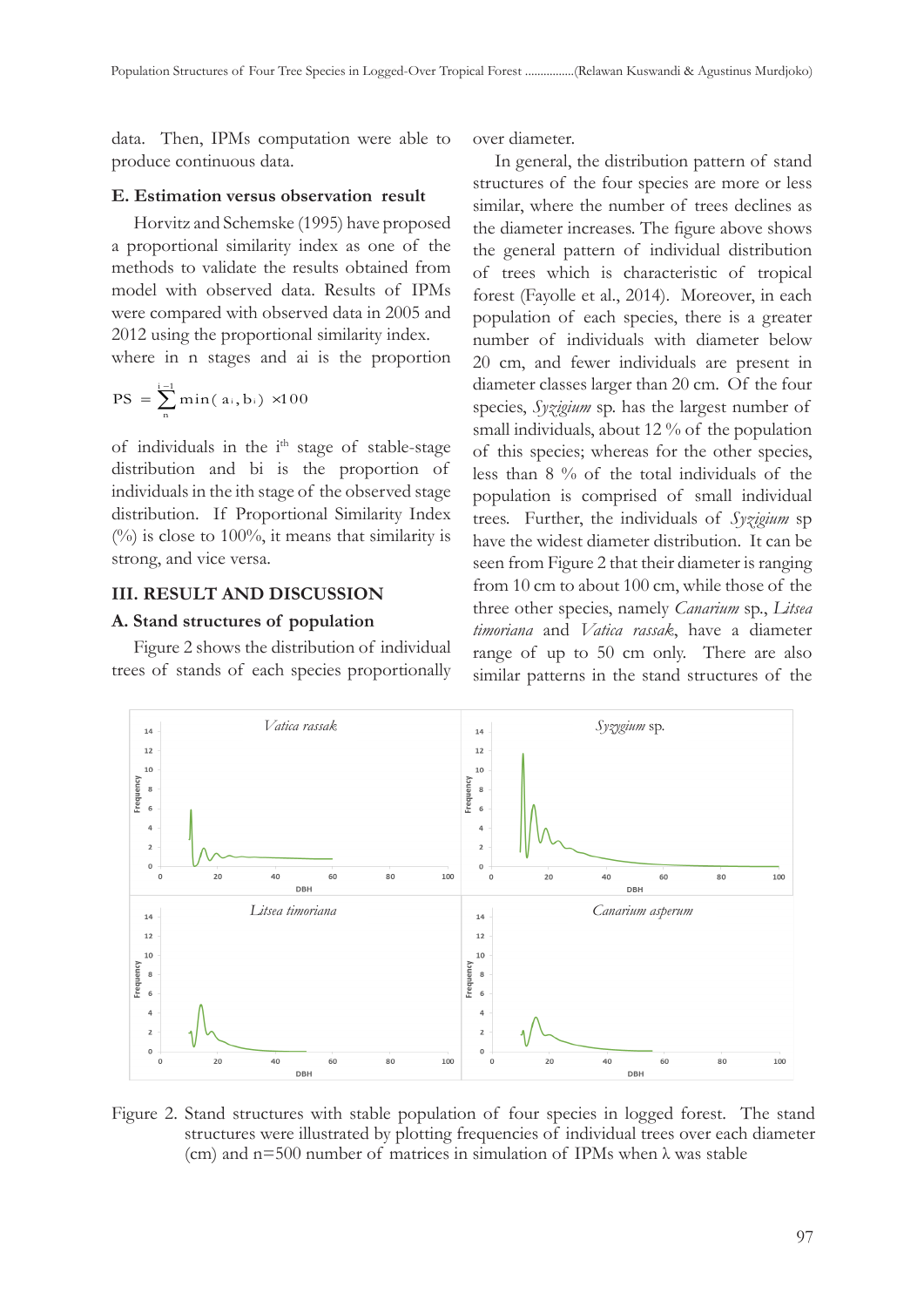four species, where the number of individuals in diameter class just above 10 cm declines, and then increases. Finally, the number of individuals is reduced somewhat as the diameter of the individuals increases.

Besides the stand structures of the population, we also ran simulations to obtain population growth rate (λ). The population growth rates indicate how the stand structures of the population alters over time. In this study, we found that the population growth rates of the four species are greater than 1: 1.007, 1.28, 1.74 and 1.457 for *Vatica rassak*, *Syzygium*  sp., *Litsea timoriana* and *Canarium asperum*, respectively. This indicates that stand structures of the population dynamics are increasing over time, and the pattern of population in the stand structures will be stable as displayed in Figure 2 where individuals of small diameter trees are more abundant than individuals of large diameter trees. The stand structures would probably change if disturbances such as windstorm or forest fire occurred in this area.

In this study, we were able to see how well

the stand structures of each species predicted from IPMs compared to observed data in 2005 and 2012. In Figure 3, stand structures are illustrated as bar charts where each bar chart displays bar of IPM results and observed results (2005 and 2012). The bar charts were set by plotting relative frequencies against diameter classes with an interval of 5 cm.

The Proportional Similarity Index (%) of four species is presented in Table 3.

#### **B. Stand dynamics after logging**

The four tree species have similarities in the population shape of the stand structure, with individuals with small diameters more abundant than individuals with larger diameters. This phenomenon usually occurs in primary forest as a process of natural regeneration where a large tree produces many seeds. Then, the seeds germinate on the forest floor, producing seedlings which will grow and survive (Gorchov, Comejo, Ascorna, & Jaramillo, 1993; Plumptre, 1995). Then, the seedlings will possibly enter the next class as new individuals of trees.



Figure 3. Comparison of stand structures of four species between observed results and results of IPM models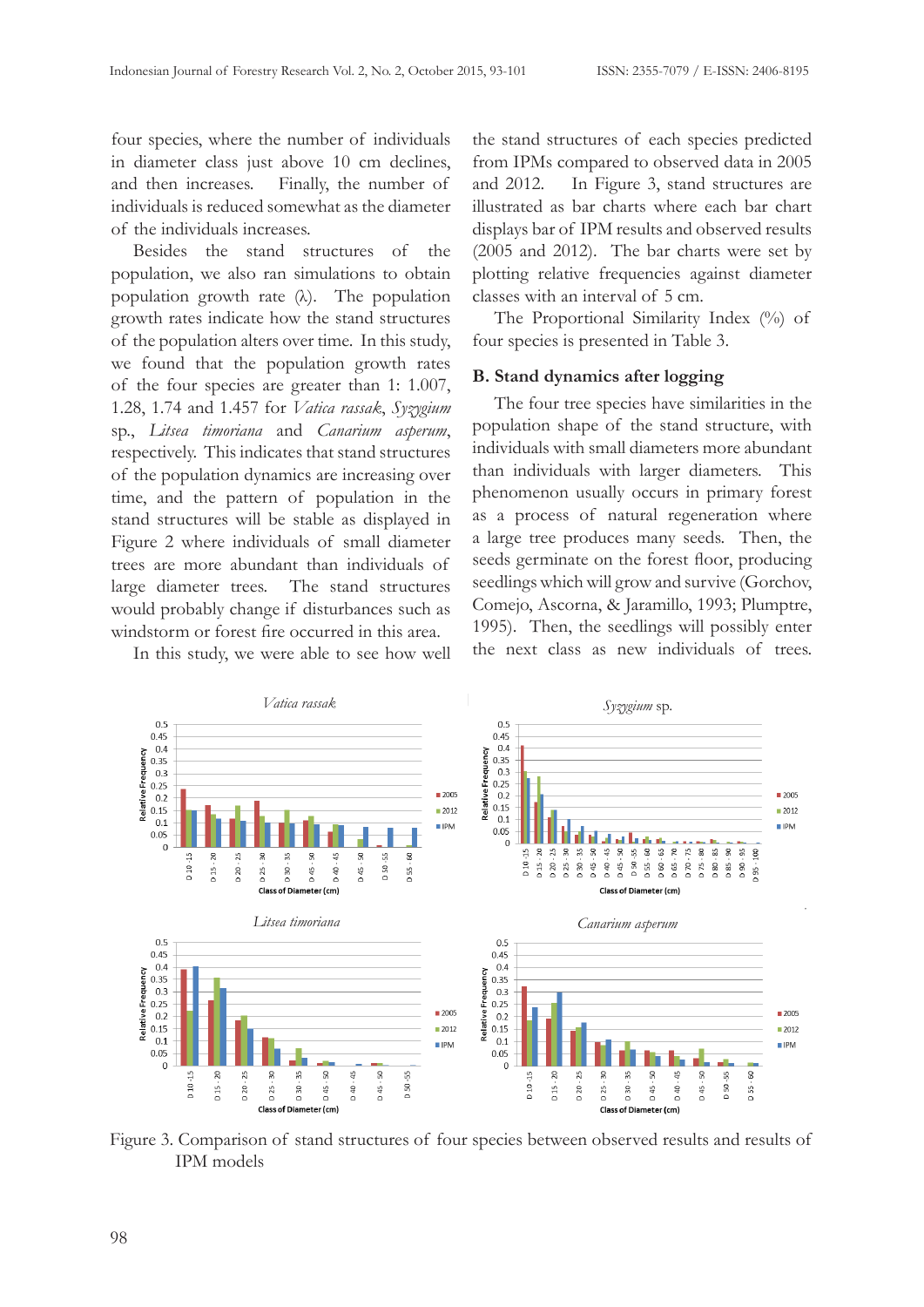|                         | Proportional Similarity Index (%)                |                                               |  |  |
|-------------------------|--------------------------------------------------|-----------------------------------------------|--|--|
| Name of tree<br>species | (IPM results vs.<br>observed results in<br>2005) | (IPM results vs. observed<br>results in 2012) |  |  |
| Vatica rassak           | 73.97                                            | 79.80                                         |  |  |
| Syzygium sp             | 79.84                                            | 84.65                                         |  |  |
| Litsea timoriana        | 91.51                                            | 81.15                                         |  |  |
| Canarium asperum        | 83.47                                            | 86.02                                         |  |  |

Table 3. Proportional Similarity Index (%) comparing stand structures between IPM and observed results

In this logged forest, not all large trees are harvested during logging activity. Therefore, the remaining trees are available to contribute producing new individuals (Kuswandi, 2014). Further, the forest canopy is more open as a result of tree cutting. This condition will allow more sunlight to reach forest floor in which seedlings are growing, and then understory can grow faster (Kennard, 2002; Edwards & Mason, 2006; Duah-Gyamfi, Swaine, Adam, Pinard, & Swaine, 2014). The increased number of seedlings is usually correlated with the extent of forest fragmentation (Cusack & McCleery, 2014). Further, Soil Organic Matter (SOM) can be more available for growth of understory in forest gaps (Throckmorton, Bird, Monte, Doane, Firestone, & Horwath, 2015).

*Syzygium* sp. has large number of small individuals compared to those of the three other species. This may be due to the larger number of individuals in larger diameters results contributing to regeneration. According to Kammesheidt, Kohler, and Huth (2001), different species growing in the same area have differences in the speed of succession. It seems from these results that the succession ability of Syzygium sp is higher than that of the three other species.

In terms of the population dynamics of stand structures of the four species, the total population increased over the period 2005 to 2012, subsequent to logging. The increase of population is by reason of increase of growth rate as a response to individuals receiving more light. The light can hit forest floor because of the gaps in the canopy are more open as an impact of logging activity (Villegas et al., 2009; Sist & Nguyen-The, 2002; Toledo et al., 2012). In addition, growth rate of individual trees specifically occur for individuals with small diameters. Therefore, growth rate and recruitment of new individuals have significant contribution in the increase of population of the four species. That can be seen from the population growth rate  $(\lambda)$  of the four species above (Lieberman, Lieberman, Peralta, & Hartshom, 1985).

The stand structures of the population of the four species from 2005 and 2012 are very dynamic because forest stands have been changing for several years owing to fast growth and recruitment. This can be seen from the Proportional Similarity Index (%) in 2005 and 2012, where the results of IPMs of *Syzygium* sp. and Litsea timoriana were more similar to stand structures in 2005 rather than stand structures in 2012, while for *Vatica rassak* and *Canarium asperum* were more close to stand structure in 2012. This means that secondary succession is taking place in logged forest.

The competition of trees after harvest is an indicator that forest is able to grow after harvesting. As stated by MacPhersona, Schulzec, Cartera, & Vidala (2010), the seedlings can grow to be mature, if determining factors such as light are available. Even though stand structures of forest changed as a result of logging, the stand structures are able to recover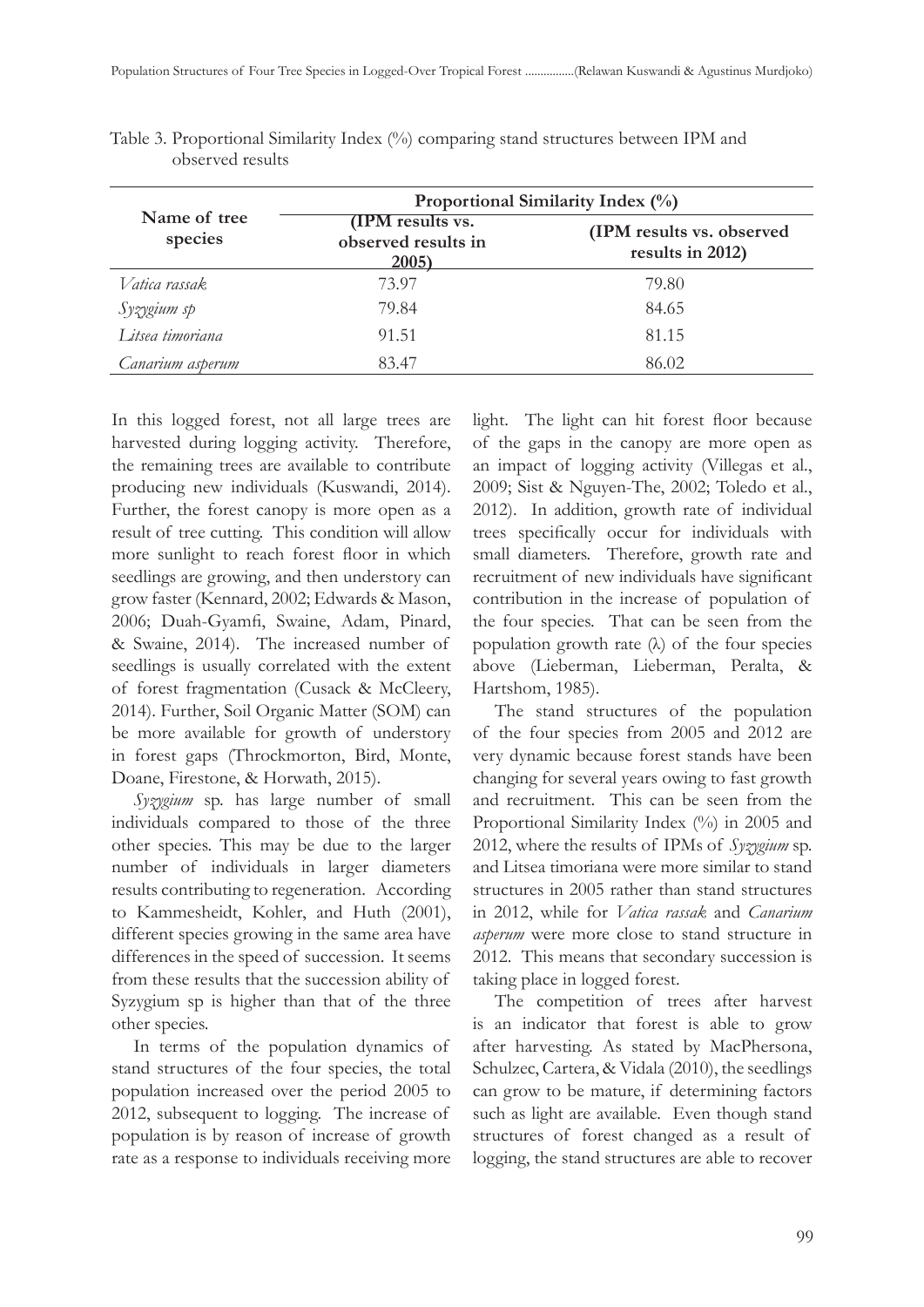through natural process. The data here suggest that species composition in logged forest will not alter, because of the four species which are dominant are predicted to regain their dominance. Ultimately, this process will support the sustainability of the forest (Sist & Ferreira, 2007; Huth & Ditzer, 2001)

# **IV. CONCLUSION**

Patterns of stand structures of four species assessed are more or less similar, with more individuals of small diameter rather than large diameter present. *Syzygium* sp. has a greater number of individuals of small diameter compared to the three other species (i.e *Vatica rassak*, *Litsea timoriana* and *Canarium asperum*). The stand structures of population of the four species are increasing after harvest activity. Therefore, it seems that logged forest in this area would be able to recuperate and eventually return to pre-logging status.

IPMs have not been widely used in Indonesian tropical forest research. This research suggests that these model can be used to describe stand structures of forest, because the results of IPMs are close to observed results for the stands assessed.

## **ACKNOWLEDGEMENT**

We are grateful to PT. Tunas Sawaerma in Assiki for using facilities and to anonymous reviewers for useful comments on this manuscript.

# **REFERENCES**

- Cusack, D. F., & McCleery, T. L. (2014). Patterns in understory woody diversity and soil nitrogen across native- and non-native-urban tropical forests. *Forest Ecology and Management*, *318*, 34–43.
- Dauber, E., Fredericksen, T. S., & Peña, M. (2005). Sustainability of timber harvesting in Bolivian tropical forests. F*orest Ecology and Management*, *214*, 294 – 304.
- Duah-Gyamfi, A., Swaine, E. K., Adam, K. A., Pinard, M. A., & Swaine, M. D. (2014). Can harvesting for timber in tropical forest enhance timber tree regeneration? *Forest*

*Ecology and Management*, *314*, 26–37.

- Easterling, M. R., Ellner, S. P., & Dixon, P. M. (2000). Size-specific sensitivity: applying a new structured population model. *Ecology*, *81*, 694–708.
- Edwards, C., & Mason, W. L. (2006). Stand structure and dynamics of four native Scots pine (*Pinus sylvestris* L.) woodlands in northern Scotland. *Forestry*, *79*(3), 261–277. doi:10.1093/ forestry/cpl014
- Ellner, S. P., & Rees, M. (2006). Integral projection models for species with complex demography. *American Naturalist*, *167*, 410–428.
- Fayolle, A., Picard, N., Doucet, J. L., Swaine, M., Bayol, N., Bénédet, F., & Gourlet-Fleury, S. (2014). A new insight in the structure, composition and functioning of central African moist forests. *Forest Ecology and Management*, *329*, 195–205.
- Food and Agriculture Organization of the United Nation. (2011). *State of the World's Forests 2011*. Rome, Italy: FAO [Food and Agriculture Organization]. Retrieved from http://www. fao.org/docrep/013/i2000e/i2000e.pdf
- Forestry Departement. (2007). *Statistik Dinas Kehutanan Papua tahun 2006*. Jakarta: Forestry Departement.
- Gorchov, D. L., Cornejo, F., Ascorra, C., & Jaramillo, M. (1993). The role of seed dispersal in the natural regeneration of rain forest after stripcutting in the Peruvian Amazon. *Vegetation*, *107/108*, 339–349.
- Horvitz, C. C., & Schemske, D. W. (1995). Spatiotemporal variation in demographic transitions for a tropical understory herb: projection matrix analysis. *Ecological Monographs*, *65*, 155 – 192.
- Huth, A., & Ditzer, T. (2001). Long-term impacts of logging in a tropical rain forest -- a simulation study. *Forest Ecology and Management*, *142*, 33 – 51.
- Kammesheidt, L., Kohler, P., & Huth, A. (2001). Sustainable timber harvesting in Venezuela: a modelling approach. *Journal of Applied Ecology*, *38*(4), 756–770.
- Kennard, D. K. (2002). Secondary forest succession in a tropical dry forest: patterns of development across a 50 year chronosequence in Lowland Bolivia. *Journal of Tropical Ecology*, *18*(1), 53–66.
- Krisnawati, H., Suhendang, E., & Parthama, P. (2008). Transition matrix growth models for logged-over natural forest in Central Kalimantan. *Jurnal Penelitian Hutan dan Konservasi Alam*, *5*(2), 107–128.
- Krisnawati, H., & Wahjono, D. (2010). Effect